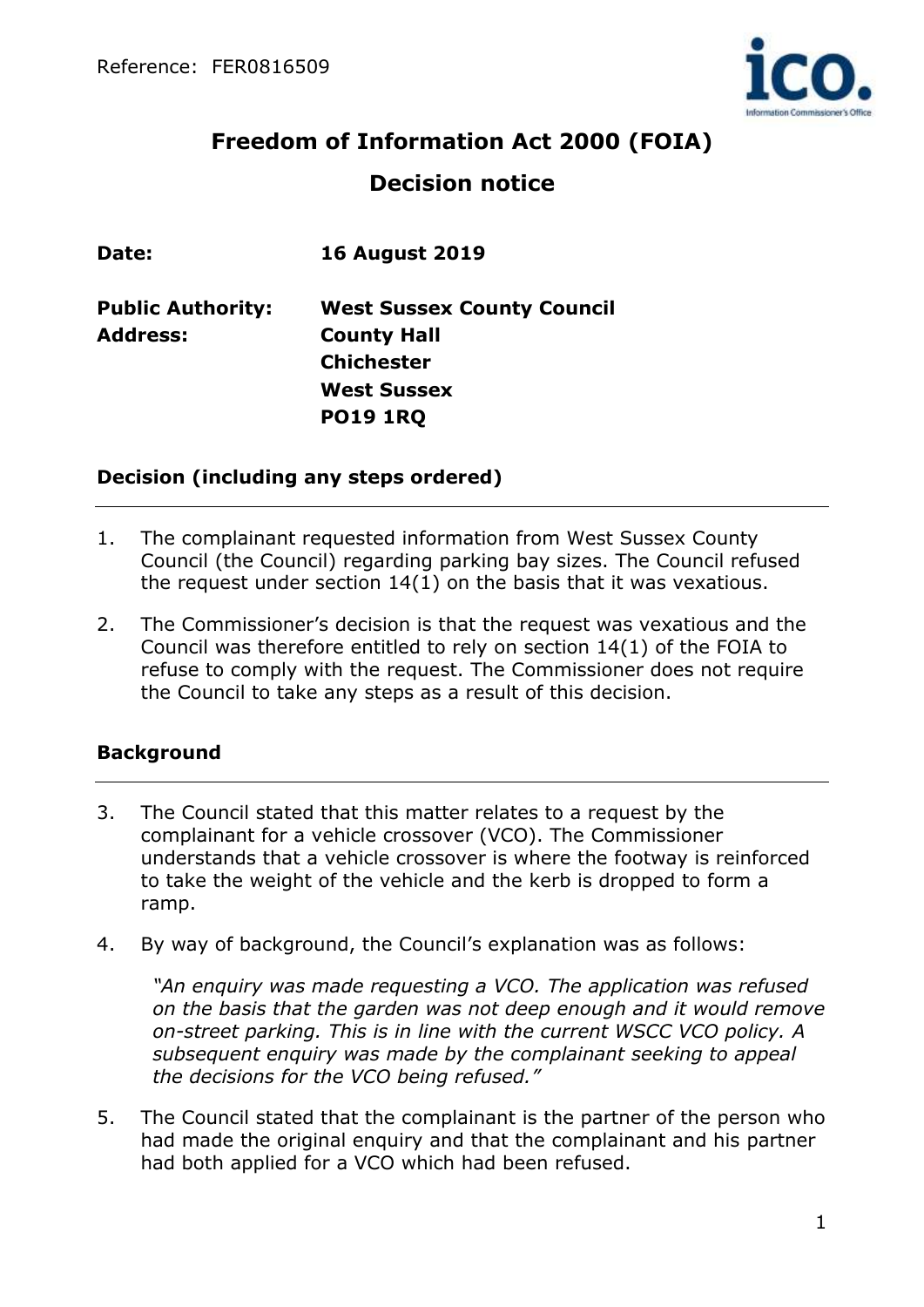

6. The complainant requested contact from the Highways department at the Council, to discuss the VCO refusal. The Highways department confirmed that the original decision to decline the complainant's request for a VCO was correct in line with the policy. Following this, the complainant requested an escalation of his complaint which then led to him submitting a number of requests for information to the Council under the FOIA.

## **Request and response**

7. On 18 November 2018 the complainant wrote to the Council and requested information in the following terms:

*"Please disclose, by way of the Freedom of Information Act, the following information:*

- *1. What policies are in place that regulate the sizes of residential parking space? Please provide copies of the relevant documents.*
- *2. Are there any provisions that would allow larger than the 2m parking bays? If yes what are they, what are the conditions etc.?*
- *3. What are the procedures for reporting/complaining about existing parking arrangements?"*
- 8. On 23 November 2018 the Council responded and provided its answers to the request.
- 9. On the same day the complainant wrote to the Council and stated that it had not provided its answer to question 2 of his request. The complainant argued that although the Council had answered *"yes"* to this question it had not responded to the remaining part of the question by stating the provisions regarding parking bays. The complainant therefore asked the Council for recorded information regarding question 2 of his request.
- 10. On 28 November 2018 the Council responded. However, the Council explained to the complainant that it was only able to provide a generic response, and if he wished to provide a location, the Council would be able to advise further details. The complainant therefore replied to the Council on the same day and stated the exact parking location which he was referring to in his correspondence.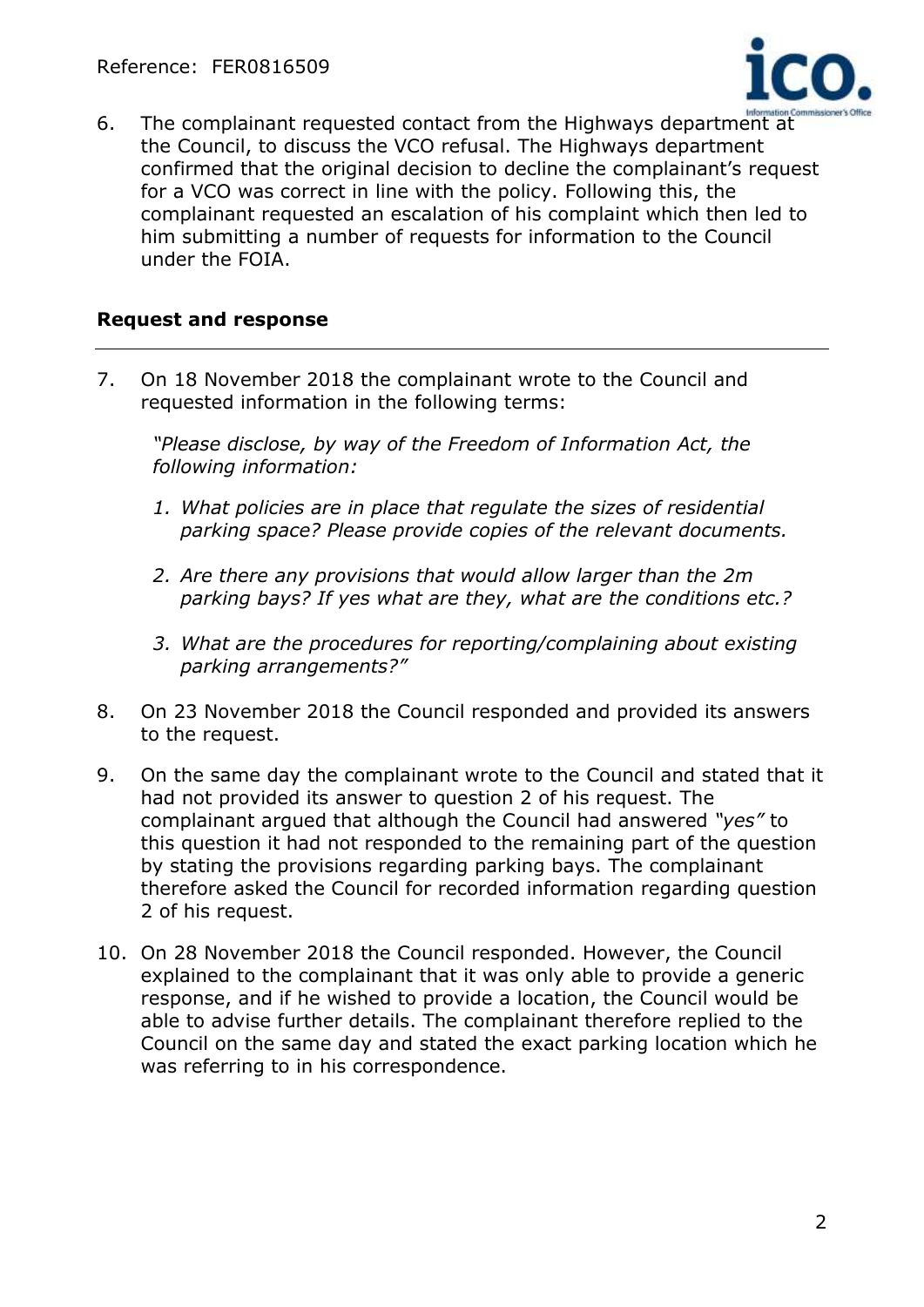

- 11. On 21 December 2018 the complainant asked the Council for an internal review. He argued that its response did not answer question 2 of his request and the complainant asked the Council to list the conditions regarding this part of the request. He also asked the Council what it had based its decisions on if no documents are held.
- 12. The complainant's request for an internal review overlapped with the Council's letter of the same day. This consisted of the Council's application of section 14 (vexatious requests) to a previous series of ten requests. These 10 requests included the request quoted above and covered the clarification that the complainant had given on 28 November 2019 of question 2 of his request.
- 13. Within this series of 10 FOI requests, nine of them were submitted under a different name. All these requests were for information broadly related to vehicle access to private properties and dropped-kerb applications. The Council's reliance on section 14 was also against the background of a further 73 requests relating to parking bay sizes. The requests were made by the complainant, including some under an alias that the complainant has confirmed he used, during February 2018 to December 2018.
- 14. On 24 January 2019 the Council wrote to the complainant and declined to undertake the internal review requested on 21 December 2018. The Council maintained its reliance on section 14 of the FOIA to refuse to comply with the request.

# **Scope of the case**

- 15. The complainant contacted the Commissioner on 31 January 2019 to complain about the way his request for information had been handled.
- 16. The following analysis considers whether the request was vexatious by virtue of section 14(1) of the FOIA.

# **Reasons for decision**

#### **Section 14(1) – Vexatious requests**

17. Section 14(1) of the FOIA states that section 1(1) does not oblige a public authority to comply with a request for information if the request is vexatious.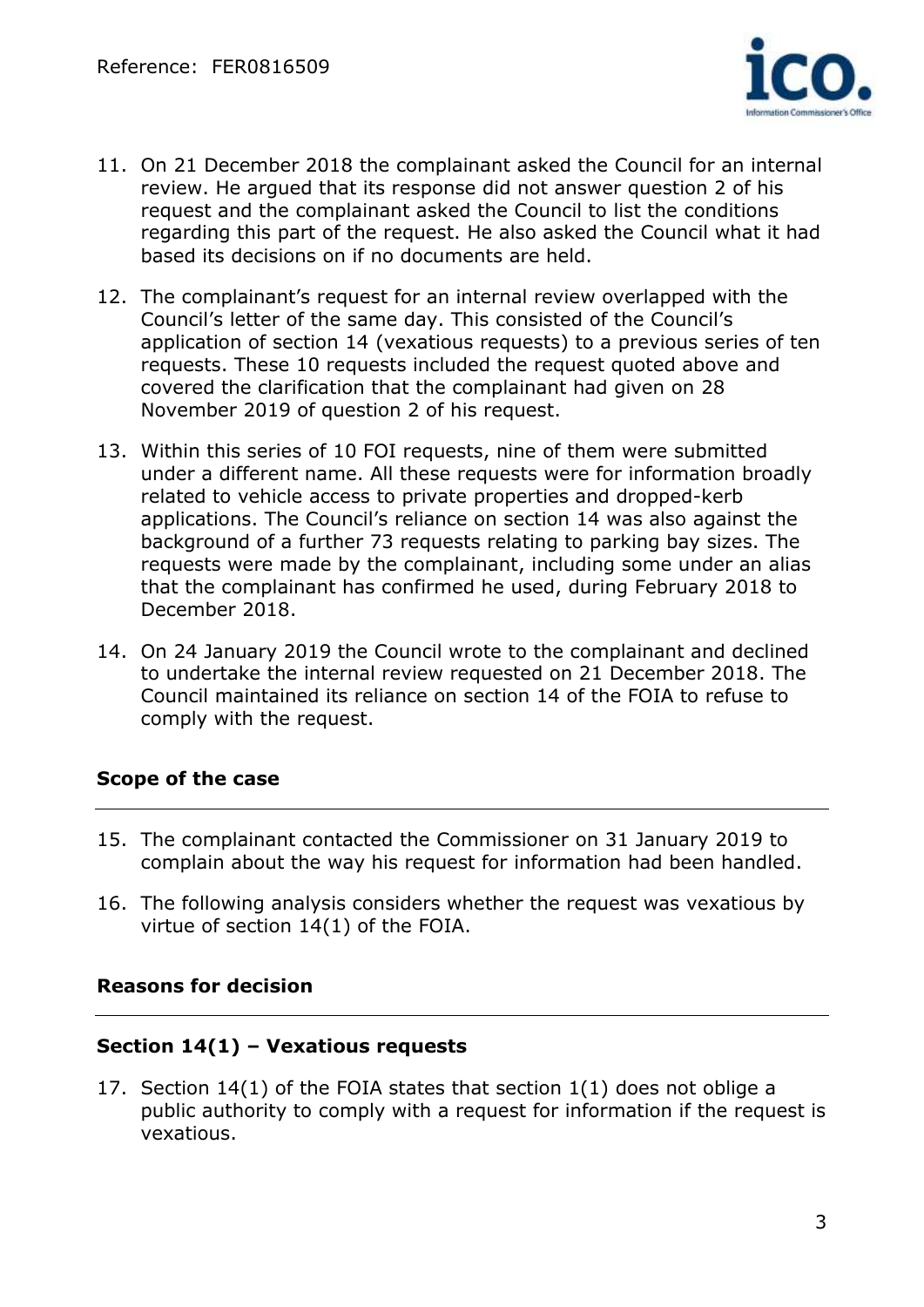

- 18. The term vexatious is not defined in the FOIA. The Upper Tribunal considered the issue of vexatious requests in the case of the *Information Commissioner v Devon CC & Dransfield<sup>1</sup>* . The Tribunal commented that vexatious could be defined as the "*manifestly unjustified, inappropriate or improper use of a formal procedure.*" The Tribunal's definition establishes that the concepts of proportionality and justification are relevant to any consideration of whether a request is vexatious.
- 19. In the *Dransfield* case, the Upper Tribunal also found it instructive to assess the question of whether a request is vexatious by considering four broad issues: (1) the burden imposed by the request (on the public authority and its staff), (2) the motive of the requester, (3) the value or serious purpose of the request and (4) harassment or distress of and to staff. The Upper Tribunal did, however, also caution that these considerations were not meant to be exhaustive. Rather it stressed the "*importance of adopting a holistic and broad approach to the determination of whether a request is vexatious or not, emphasising the attributes of manifest unreasonableness, irresponsibility and, especially where there is a previous course of dealings, the lack of proportionality that typically characterise vexatious requests."* (paragraph 45)*.*
- 20. In the Commissioner's view, the key question for public authorities to consider when determining if a request is vexatious is whether the request is likely to cause a disproportionate or unjustified level of disruption, irritation or distress.
- 21. The Commissioner has identified a number of indicators which may be useful in identifying vexatious requests, which are set out in her published guidance<sup>2</sup>. The fact that a request contains one or more of these indicators will not necessarily mean that it must be vexatious. All the circumstances of the case will need to be considered in reaching a judgement as to whether a request is vexatious.

 $\overline{a}$ 

<sup>1</sup> [https://www.judiciary.uk/judgments/info-commissioner-devon-county-council-tribunal](https://www.judiciary.uk/judgments/info-commissioner-devon-county-council-tribunal-decision-07022013/)[decision-07022013/](https://www.judiciary.uk/judgments/info-commissioner-devon-county-council-tribunal-decision-07022013/) 

<sup>2</sup> <https://ico.org.uk/media/1198/dealing-with-vexatious-requests.pdf>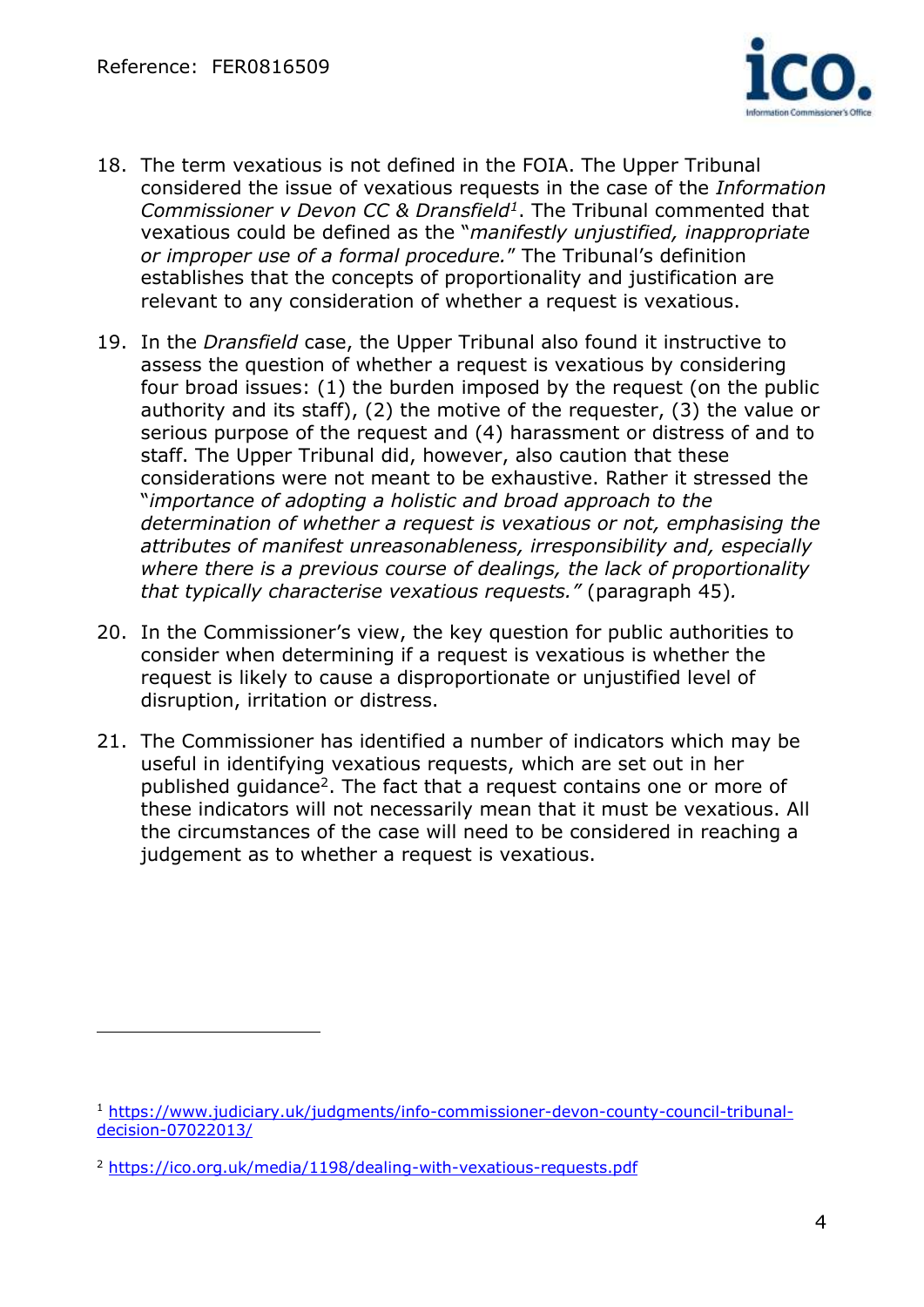

22. The task for the Commissioner is to decide whether the complainant's request was vexatious in line with the approach set out by the Upper Tribunal. In doing so she has taken into account the representations of the Council and the evidence that is available to her. In this decision notice, the Commissioner will also refer to her published guidance on defining and dealing with vexatious requests.

# **The Council's position**

23. The Council provided the Commissioner with its reasons for applying section 14(1) of the FOIA. The Council argued the complainant's motive for the request in the following terms:

*"Although initially your requests may have had a serious purpose, the frequency and nature of your requests has begun to demonstrate an obsessive and unreasonable campaign and any public interest served in your requests has been superseded by your conduct and approach. Evidence of your motive in making the significant requests for information is gained from the fact that you have sought to be deceitful by using different names and thus trying to divert the Authority from identifying the true number of requests being made. You have also made a request in one name, been provided with the information and then very quickly made an identical request in your alias, knowing that you had already been provided with that information. This demonstrates that your approach is unreasonable."*

- 24. The Council reported the volume of requests which the complainant submitted and that this current batch of ten FOI requests were made against a background of many other previous requests since February 2018. The Council stated that there had been a total of 73 requests to date, inclusive of the current batch of ten.
- 25. The Council is of the view that the requests were made in response to dissatisfaction about how the Council had addressed a complaint and it believes that the complainant's intention was to cause a burden to the Council and its officers.
- 26. In its submissions, the Council makes reference to a number of indicators taken from the Commissioner's guidance, including:
	- Burden on the authority
	- Unreasonable persistence
	- Frequent or overlapping requests
	- Deliberate intention to cause annoyance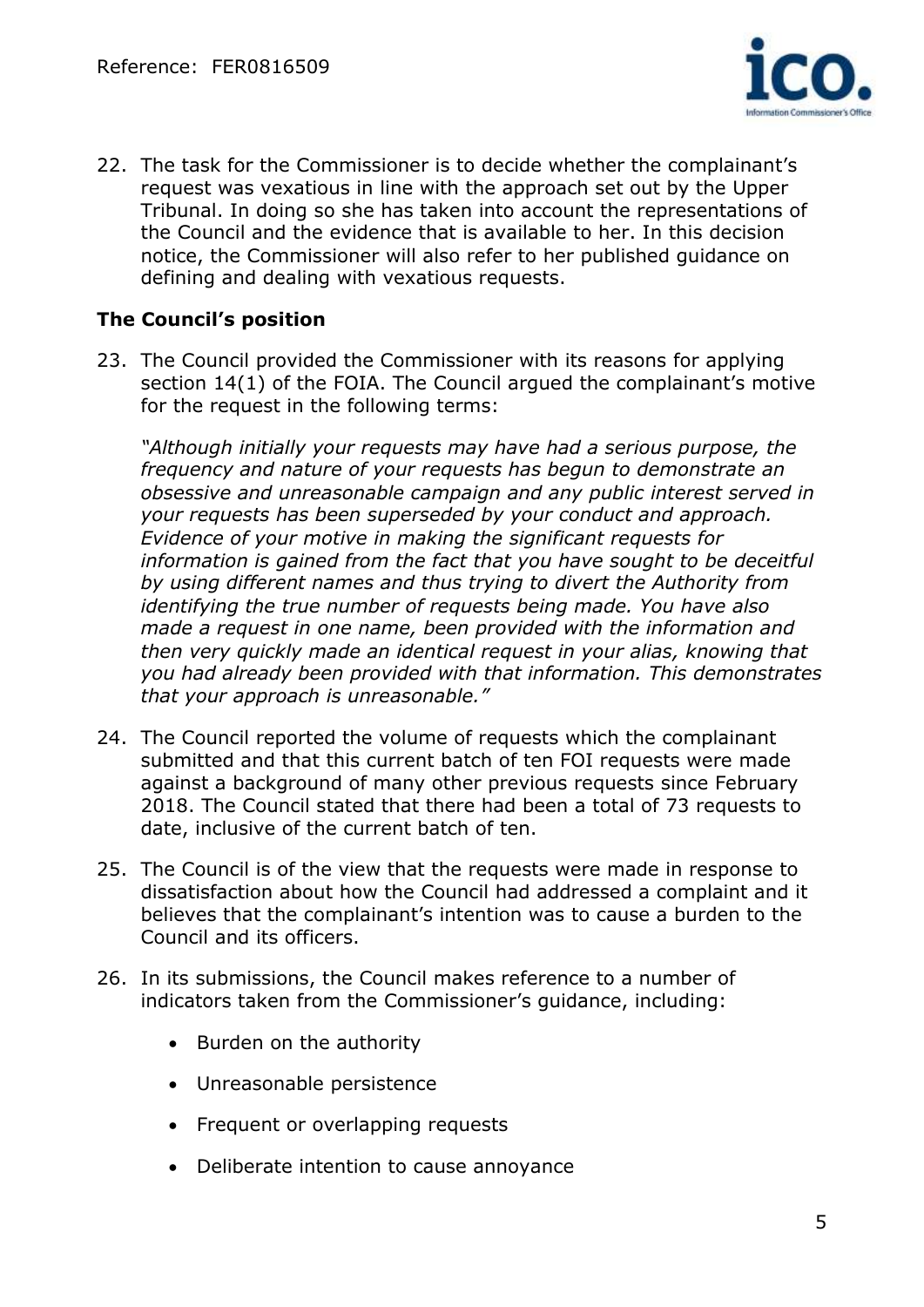

- Scattergun approach
- Disproportionate effort
- No obvious intent to obtain information
- 27. The Council provided the Commissioner with a 122 page summary, which consisted of a record of requests. These detailed the complainant's requests, linked to over 70 other requests that were submitted under the complainant's name and under his alias and related to the same subject matter. The Council considers this clearly demonstrates the complainant's persistence in pursing his enquiries and in refusing to accept that the matter is closed.
- 28. The Council said that the requests were frequent and overlapping and it considers the current batch of ten FOI requests were made in an attempt to overload the Council and its resources. It added that the requests had been identified as copies of requests made by other individuals to both the Council and other local authorities, the Council said *"which have simply been cut and pasted from the Whatdotheyknow website."* A list of some of these requests were provided by the Council to the Commissioner in order to illustrate their frequency and overlapping nature.
- 29. The Council argued that there was a deliberate intention to cause annoyance. It reported that in addition to the FOI requests, the complainant had also made a subject access request for his own personal data. The Council stated that "*the form of that request was a cut and paste from a template request entitled 'The Nightmare Letter: A Subject Access Request under GDPR' from the LinkedIn website."* The Council considers this to be a demonstration of a deliberate intention to act in a manner that will cause a significant burden to the Council and its officers, and it also believes it to be an unreasonable approach.
- 30. The complainant made nine FOI requests on 4 December 2018, which the Council said had been a cut and paste of requests made by other individuals on the Whatdotheyknow website. The Council believes that this shows the complainant has taken a "scattergun" approach and lacks any clear focus. Instead his requests seem to have been designed for the purpose of "fishing" for information without any real desire for that information.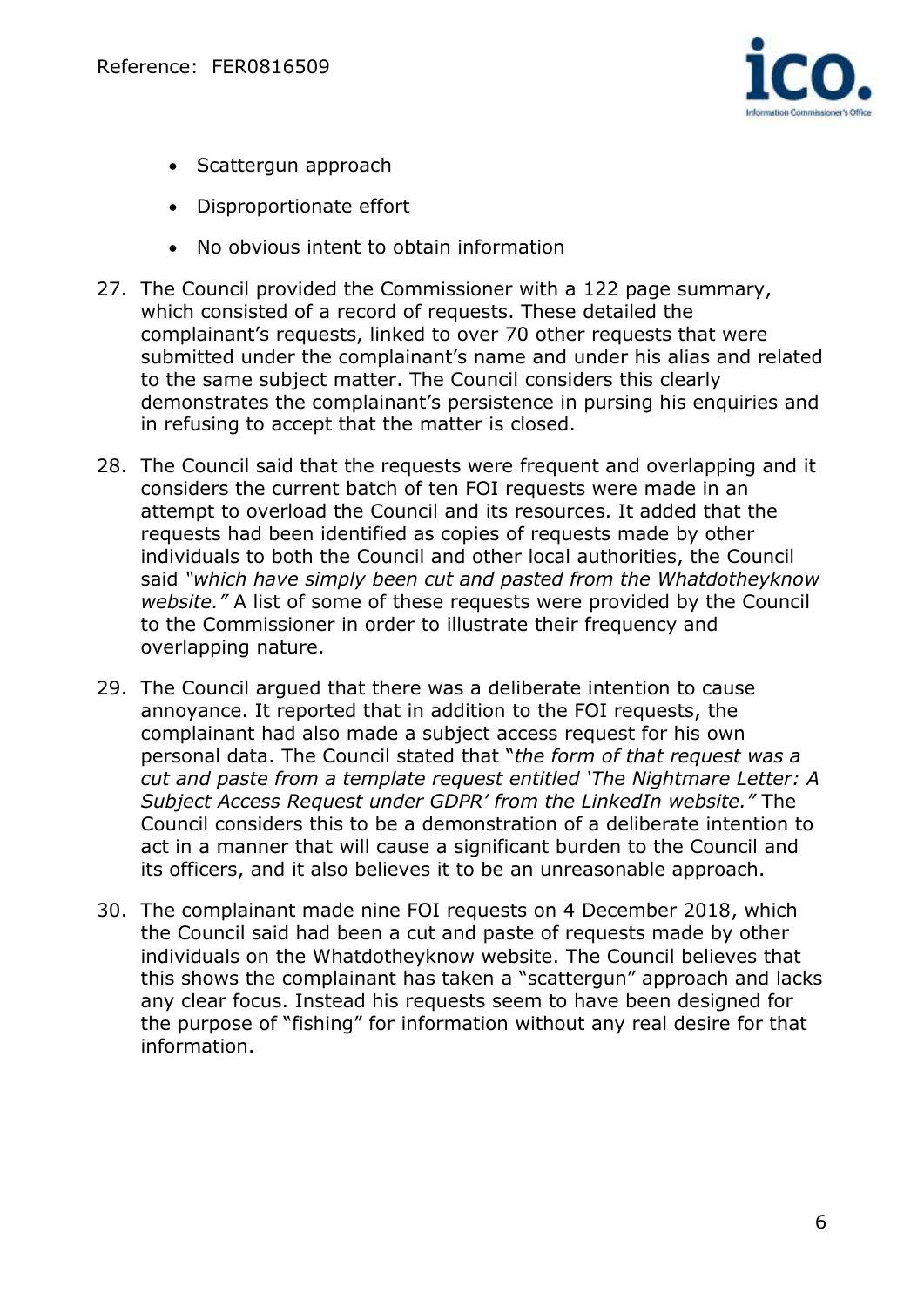

- 31. The Council is of the view that the complainant's information requests require disproportionate effort on its part and considers the requests are relatively trivial and are of no genuine interest to the complainant. It believed that the nine FOI requests of 4 December 2018 were designed to require the Council to expend a disproportionate amount of resources to meet the requests.
- 32. With regards to the cut and paste requests previously made on the Whatdotheyknow website, the Council argued that the answers were published and therefore clearly known to the complainant, and it believes that the complainant's reason for making these requests was to cause additional work to the Council and its officers.
- 33. The Council considers another reason for the information requests, was for the complainant to vent his discontent at the Council's decision regarding his application for a VCO in front of his house, with the intention to harass and annoy the Council.
- 34. The Council asked the Commissioner to note that work had been undertaken to try to estimate the amount of officer time spent on the complainant's FOI requests. It estimated that approximately 50 hours of officer time had been spent on the requests, but it reported that this is not a precise calculation and it considers that it is likely to be an underestimate of time actually spent on the requests.

#### **Does the request have a serious purpose or value?**

- 35. Section 14(1) of the FOIA is not qualified by the public interest test. However, the Upper Tribunal in the Dransfield case confirmed that it may be appropriate to ask whether the requested information has a value or serious purpose in terms of the objective public interest.
- 36. The Council considers the complainant's approach suggests that he had no real interest in the information requested. Specifically, as the complainant had cut and pasted requests from the whatdotheyknow.com website, indicates to the Council that his intentions were to cause an impact and disruption to the Council and its officers in carrying out other public duties, rather than a genuine interest in the information sought.
- 37. As separate requests, the Council believes that they have on face value a serious purpose. However, the frequency of the requests, and the nature of them, demonstrated an obsessive and unreasonable campaign. Therefore, the Council is of the view that any public interest served in the requests had been superseded by the complainant's conduct and approach. The Council does not consider that the requests are of value in terms of the objective public interest.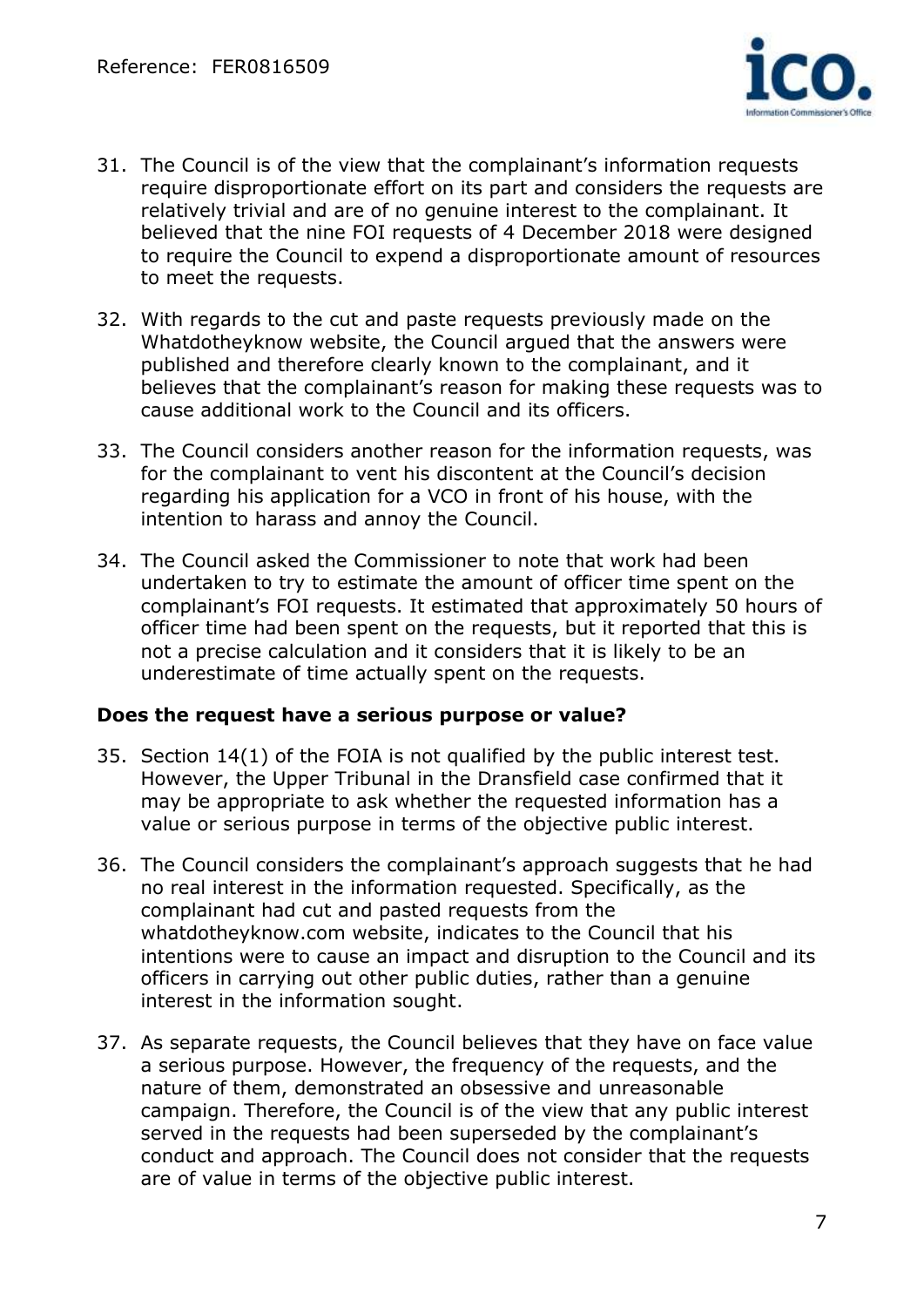

## **The Commissioner's position**

- 38. There are many different reasons why a request may be considered vexatious, as reflected in the Commissioner's guidance. There are no prescriptive "rules", although there are generally typical characteristics and circumstances that assist in making a judgment about whether a request is vexatious.
- 39. A request does not necessarily have to be about the same issue as previous correspondence to be classed vexatious, but equally, the request may be connected to others by a broad or narrow theme. A commonly identified feature of vexatious requests is that they can emanate from some sense of grievance or alleged wrong-doing on the part of the authority.
- 40. The Commissioner's guidance has emphasised that proportionality is the key consideration for a public authority when deciding whether to refuse a request as vexatious. The public authority must essentially consider whether the value of a request outweighs the impact that the request would have on the public authority's resources in providing it. Aspects that can be considered in relation to this include the purpose and value of the information requested, and the burden upon the public authority's resources.
- 41. The Commissioner acknowledges that from the background of this case, it is clear that following the refusal for a VCO, the complainant had made numerous FOI requests to the Council. These were linked to his application for a VCO and to his complaint. Subsequently, the requests refocused to information about complaints, lack of parking due to VCOs and requests for internal reviews. The Commissioner recognises that the repeated requests for identical information were submitted by the complainant using two names interchangeably. The evidence provided demonstrates the complainant's grievances against the Council.
- 42. The Commissioner wishes to reiterate that the purpose of the FOIA is to promote transparency and accountability to the general public and it should not serve as a mechanism for addressing personal grievances.
- 43. The Commissioner notes the frequent correspondence and the voluminous nature of other material generated as a result of the complainant's approach to the Council. From the supporting evidence provided by the Council, it reveals correspondence and other contact between the Council and the complainant took place between February 2018 and January 2019. The Commissioner is of the view that it can be concluded that the cumulative impact may impose an unreasonable burden on the Council's limited administrative resources.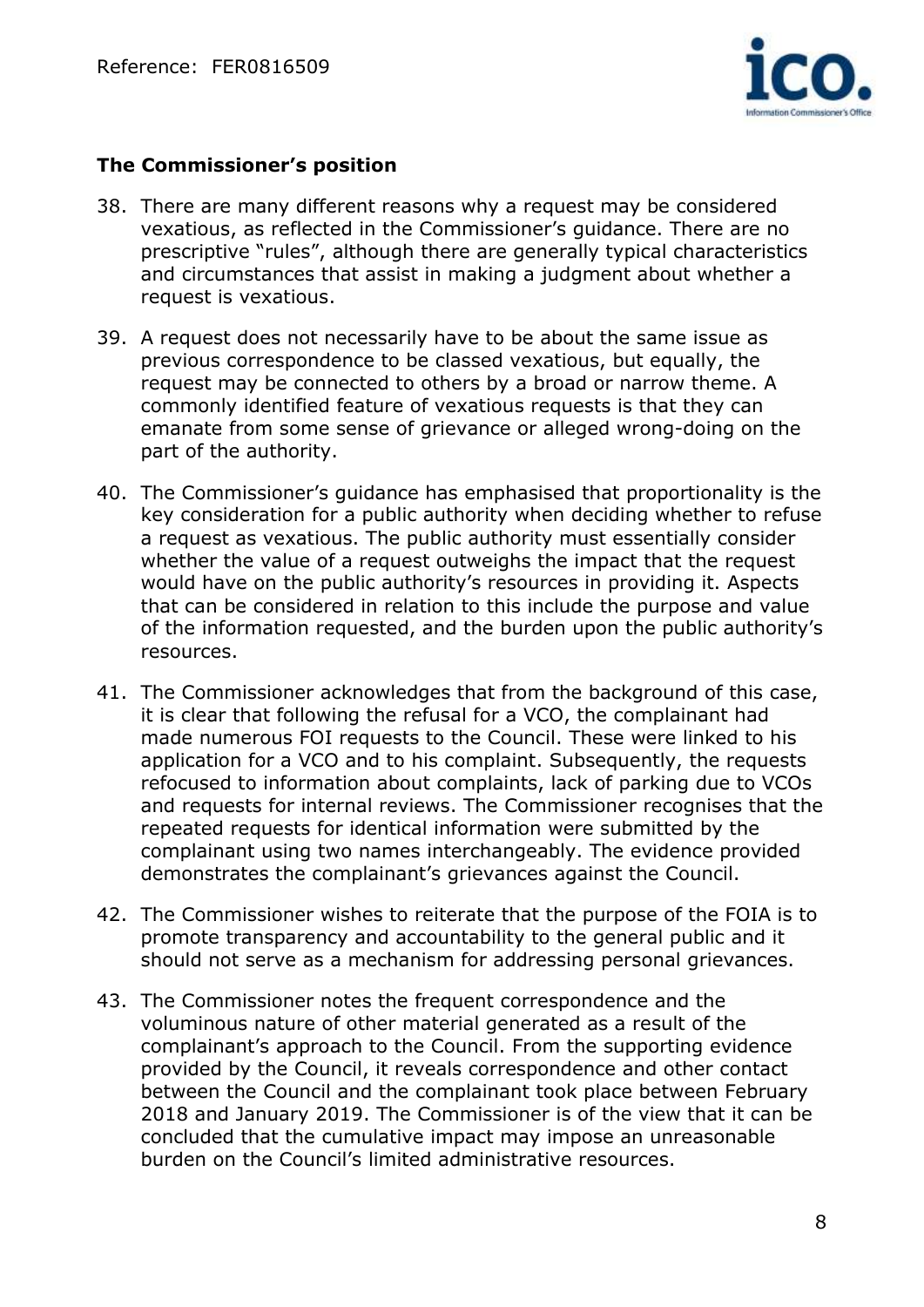

- 44. The Commissioner appreciates that the information the complainant has requested is of interest to him. She acknowledges that he had explained the reason for submitting requests under an alias, was because *"I knew that as soon as the WSCC finds out that I raised them they will react the way they did."* However, a request made under an alias is not a valid request under the FOIA and so a public authority is not obliged to comply with it. The Commissioner also views repeatedly making requests under a pseudonym as a factor in favour of the request in question here being vexatious, as was repeating requests that the complainant had read on whatdotheyknow.com.
- 45. However, the Commissioner has to consider whether the request is of sufficient wider public interest or value that it would be reasonable for the Council to comply with it, despite the burden involved.
- 46. The Commissioner notes that the Council has already dedicated a considerable amount of time and effort to respond to the issues raised by the complainant. It is the Commissioner's view that if the Council was to comply with the request it would create a burden that is disproportionate to the request's wider value. In reaching this conclusion, the Commissioner also took into account the Council's limited resources available to it in performing its duties.
- 47. The Commissioner has given consideration to the findings of the Upper Tribunal in *Dransfield* that a holistic and broad approach should be taken in respect of section 14(1) of the FOIA. Taking into account all the above factors, the Commissioner's decision is that the request was vexatious and the Council correctly relied on section 14(1) in this case. Therefore, the Council was not obliged to comply with the complainant's information request.